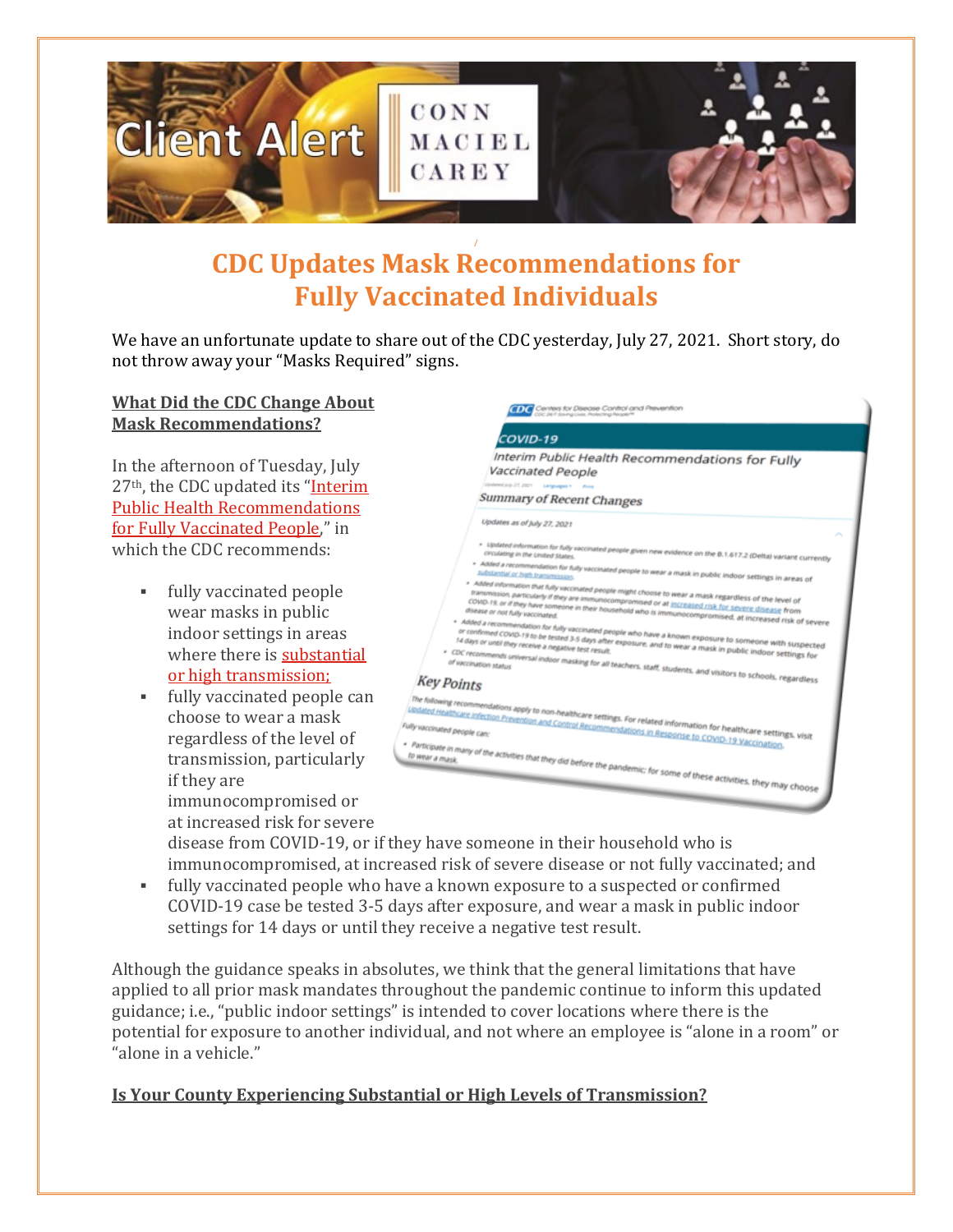# **Page 2 | CLIENT ALERT | CONN MACIEL CAREY**

To determine whether your workplace is in a county experiencing [substantial](https://covid.cdc.gov/covid-data-tracker/#county-view) or high [transmission](https://covid.cdc.gov/covid-data-tracker/#county-view) of COVID-19, the CDC uses two different indicators, the higher of which prevails:

- 1. total new cases per 100,000 persons over the past seven days; and
- 2. positive test rate over the past seven days.

In terms of new cases, "High" community transmission occurs when there are 100+ new cases per 100,000 persons over the past week, and "substantial" transmission occurs when there are 50-99 total new cases per 100,000 persons.

For the positivity rate indicator, the CDC provides that "high" community transmission occurs when 10%+ of tests are positive over the past seven days, and "substantial" transmission occurs when 8-9.99% of tests are positive. Here is the CDC's indicator [table:](https://covid.cdc.gov/covid-data-tracker/#county-view)

| Indicator<br>(If the indicators are at<br>different transmission levels,<br>the higher level prevails) | Low<br><b>Transmission</b><br><b>Blue</b> | <b>Moderate</b><br><b>Transmission</b><br>Yellow | <b>Substantial</b><br><b>Transmission</b><br><b>Orange</b> | <b>High</b><br><b>Transmission</b><br><b>Red</b> |
|--------------------------------------------------------------------------------------------------------|-------------------------------------------|--------------------------------------------------|------------------------------------------------------------|--------------------------------------------------|
| New Cases per 100,000<br>persons over 7 days                                                           | $0 - 9.99$                                | 10-49.99                                         | 50-99.99                                                   | >100                                             |
| Test Positivity Rate over 7<br>days                                                                    | 0-4.99%                                   | 5-7.99%                                          | 8-9.99%                                                    | ≥10.0%                                           |

Here is a map that shows in **red** and **orange** the counties that are currently experiencing Substantial and High Transmission. It is approx. 66% of the country today.

### **Why is the CDC Backtracking on Mask Recommendations?**

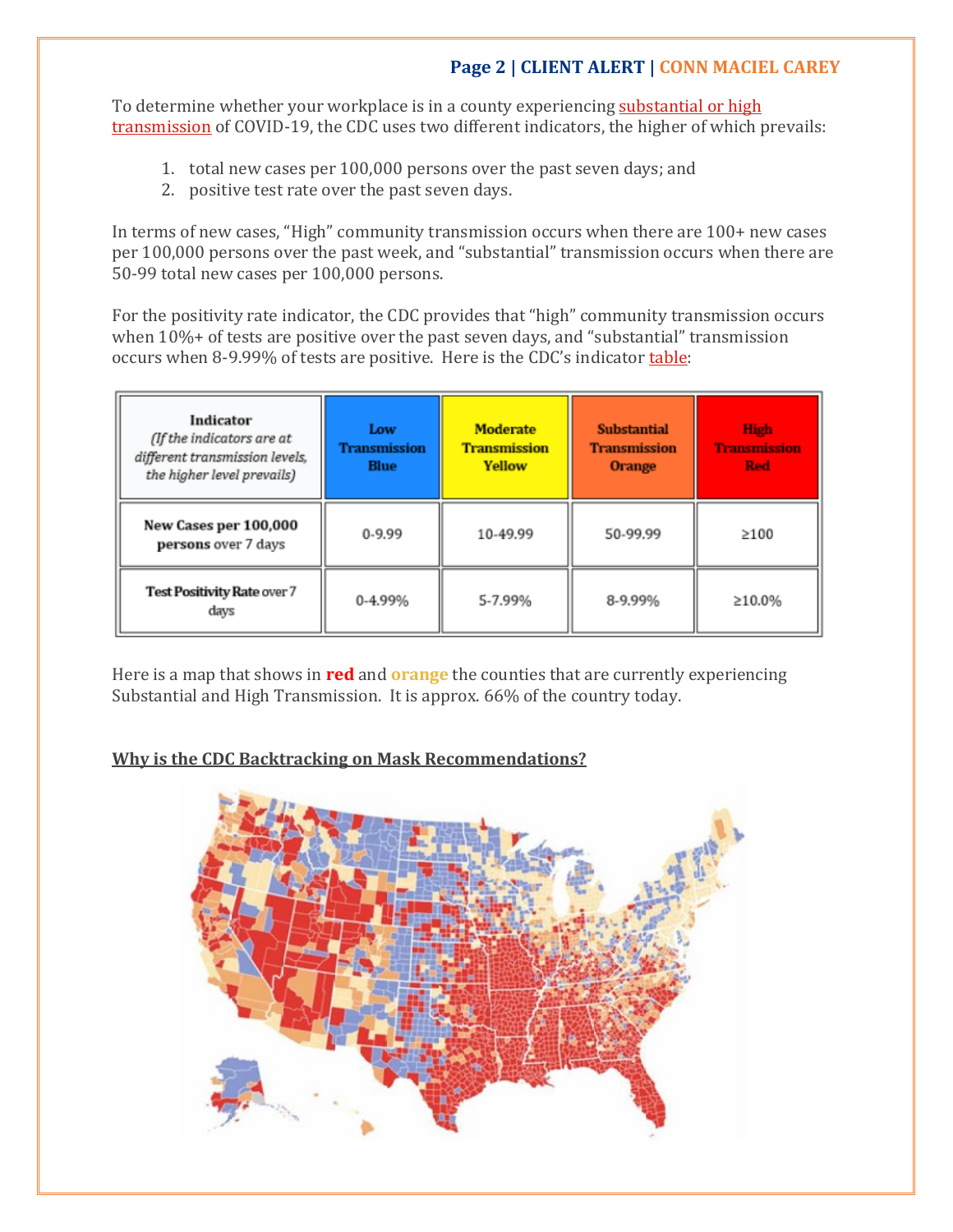## **Page 3 | CLIENT ALERT | CONN MACIEL CAREY**

While it is very disappointing to move backwards, CDC Director Walensky did not rule that out when the CDC last updated its mask guidance in mid-May, when we were told that fully vaccinated individuals could remove their masks indoors. At that time, Dr. Walensky warned that "the past year has shown us that this virus can be unpredictable, so if things get worse, there *is always a chance we may need to make a change to these recommendations."* And conditions have gotten worse.

In mid-May, when the mask requirement was relaxed, approx. 60% of US counties were experiencing "substantial" or "high" levels of transmission, and the percentage change over 7 days of communities experiencing "high" levels of transmission was **–**7.39%. Importantly, at that time, the highly transmissible Delta variant represented only 1% of reported infections in the US. Fast forward to today, approx. 66% of US counties have a "substantial" or "high" level of transmission, and the percentage change of communities in the "high" category is +17.11% over the last week. Today, the Delta variant represents a staggering 83% of total cases.

#### Dr. Walensky further explained:

*"In recent days, [she has] seen new scientific data from recent outbreak investigations showing that that the Delta variant behaves differently from past strains of the COVID-19 virus. Information on the Delta variant from several states and other countries indicates that in rare occasions, some vaccinated people infected with the Delta variant after vaccinations may be contagious and spread the virus to others. This new science is worrisome and unfortunately warrants an update to our recommendations." Dr. Walensky emphasized that vaccinated people represent "a very small amount of transmission" and that "the highest spread of cases and severe outcomes is happening in places with low vaccination rates and among unvaccinated people."*

We suspect there was more to this change in guidance than just the "*rare occasions of vaccinated people … spreading the virus to others*." Businesses have faced enormous challenges enforcing the CDC's May mask guidance that set different mask requirements depending on vaccination status. Because we do not wear our vaccination status on our sleeves, and delving into that status is highly sensitive, an unintended consequence of the CDC's May guidance allowing *fully vaccinated* people to drop their masks, was that many *unvaccinated* people also took off their masks unbeknownst to host businesses and employers. Unless employers view vaccination cards, which may be counterfeit and many are loathe to share, or require selfattestations, which may be false, there is no easy way to know whether someone is in fact fully vaccinated. Accordingly, the CDC likely concluded the best way to ensure that unvaccinated people continue to wear masks, is to make everyone wear masks.

### **Does this Updated Guidance Apply to Workplaces?**

While yesterday's update comes from the CDC, not OSHA, we do think the concept of "public indoor settings" is intended to apply to workplaces where more than individual will be present; i.e., "public" just means outside your own home. Like the May 13<sup>th</sup> guidance that relaxed mask requirements for fully vaccinated individuals, there are a few references to certain types of workplaces and workers, such that the CDC's intent that this would apply to workplaces seems clear enough. For example, the section of the guidance about isolation, quarantine, and testing for fully vaccinated individuals focuses substantially on workers: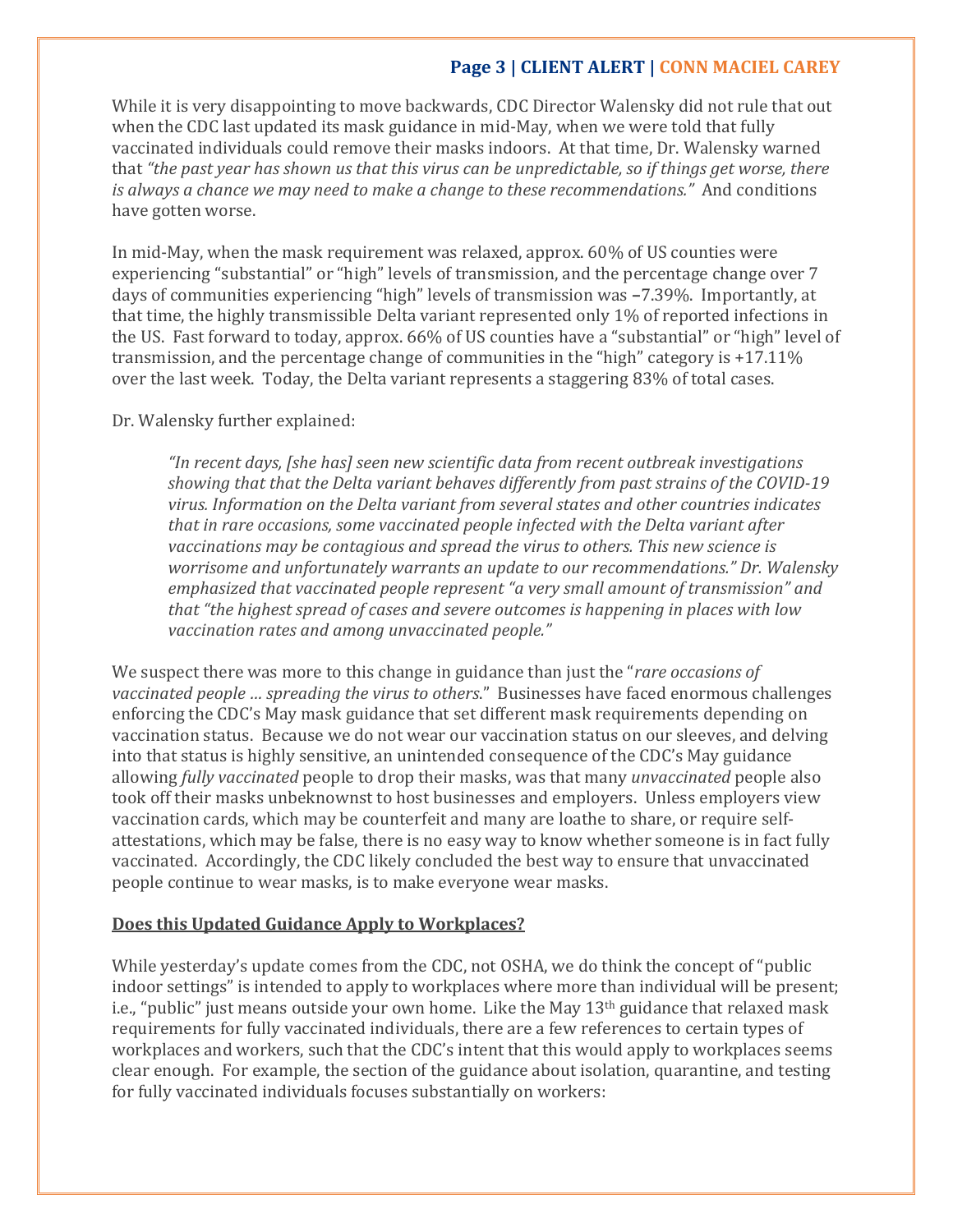## **Page 4 | CLIENT ALERT | CONN MACIEL CAREY**

*Most fully vaccinated people with no COVID-like symptoms do not need to [quarantine,](https://www.cdc.gov/coronavirus/2019-ncov/if-you-are-sick/quarantine.html) be restricted from work, or be tested following an exposure to someone with suspected or confirmed COVID-19, as their risk of infection is low. However, they should still monitor for [symptoms](https://www.cdc.gov/coronavirus/2019-ncov/symptoms-testing/symptoms.html) of COVID-19 for 14 days following an exposure. Exceptions where testing (but not quarantine) is still recommended following an exposure to someone with suspected or confirmed COVID-19 include: Fully vaccinated residents and employees of correctional and detention facilities and homeless shelters.*

The idea that workers in certain types of workplaces — correctional facilities and homeless shelters — are exempt from the general recommendations in the July 27th guidance, indicates that workers in other types of work environments are intended to be covered by it.

Furthermore, this guidance is specifically identified by the CDC as an update to the May 13<sup>th</sup> guidance, which is well established now to be applicable to workers and workplaces. And like the May  $13<sup>th</sup>$  guidance, yesterday's update talks about how the guidance does not supersede or limit conflicting "workplace guidance." The only logical reason CDC would clarify that federal, state, and local *workplace* rules, regulations and guidance also continue to apply, would be if this guidance was intended to cover workplaces, as well.

Finally, the explicit rationale for the change in guidance – that *"evidence suggests that fully vaccinated people who do become infected with the Delta variant can spread the virus to others"* – applies the same in the workplace as it does in any other environment outside our homes; i.e., there is no logical way to distinguish workplaces from other places in terms of the risk that the guidance is attempting to address.

### **What will OSHA do next?**

We likely will not have to speculate for long about the applicability of this updated CDC guidance to workplaces. Federal OSHA has been quick to align its workplace guidance with CDC's guidance throughout the pandemic. Look no further than OSHA's Updated [COVID-19](https://oshadefensereport.com/2021/06/11/in-lieu-of-a-covid-19-ets-applicable-to-all-industries-fed-osha-updated-its-covid-19-guidance/) [Guidance](https://oshadefensereport.com/2021/06/11/in-lieu-of-a-covid-19-ets-applicable-to-all-industries-fed-osha-updated-its-covid-19-guidance/) from June  $10<sup>th</sup>$  to see that it is filled with links to CDC recommendations guidelines. Indeed, as reflected in the opening paragraph of OSHA's June guidance, the entire basis for the sea shift in workplace guidance OSHA revealed there was the CDC's "Interim Public Health Recommendations for Fully Vaccinated People." That is the very same CDC guidance that was updated yesterday. We think it is only a matter of time until OSHA updates its guidance to realign with this move by the CDC.

Remember that, at least for now, outside of the healthcare space, OSHA's enforcement of COVID-19 protocols like masking is limited to the General Duty Clause. To date, President Biden's OSHA has already conducted approx. 600 COVID-19 inspections under its National Emphasis Program just launched two months ago, and it has issued 5x more General Duty Clause citations than in the entire year of the pandemic covered by President Trump's OSHA, including at least two willful GDC violations. General duty citations are essentially judgments of employers' actions relative to a "reasonable employer" standard, and the citations we have seen include references to CDC guidance. So even before OSHA changes its guidance, there is risk in not adjusting workplace policies to keep up with the CDC.

To the extent that OSHA decides to track CDC's guidance exactly (i.e., applying it only in counties experiencing "high" and "substantial" levels of transmission, rather than everywhere